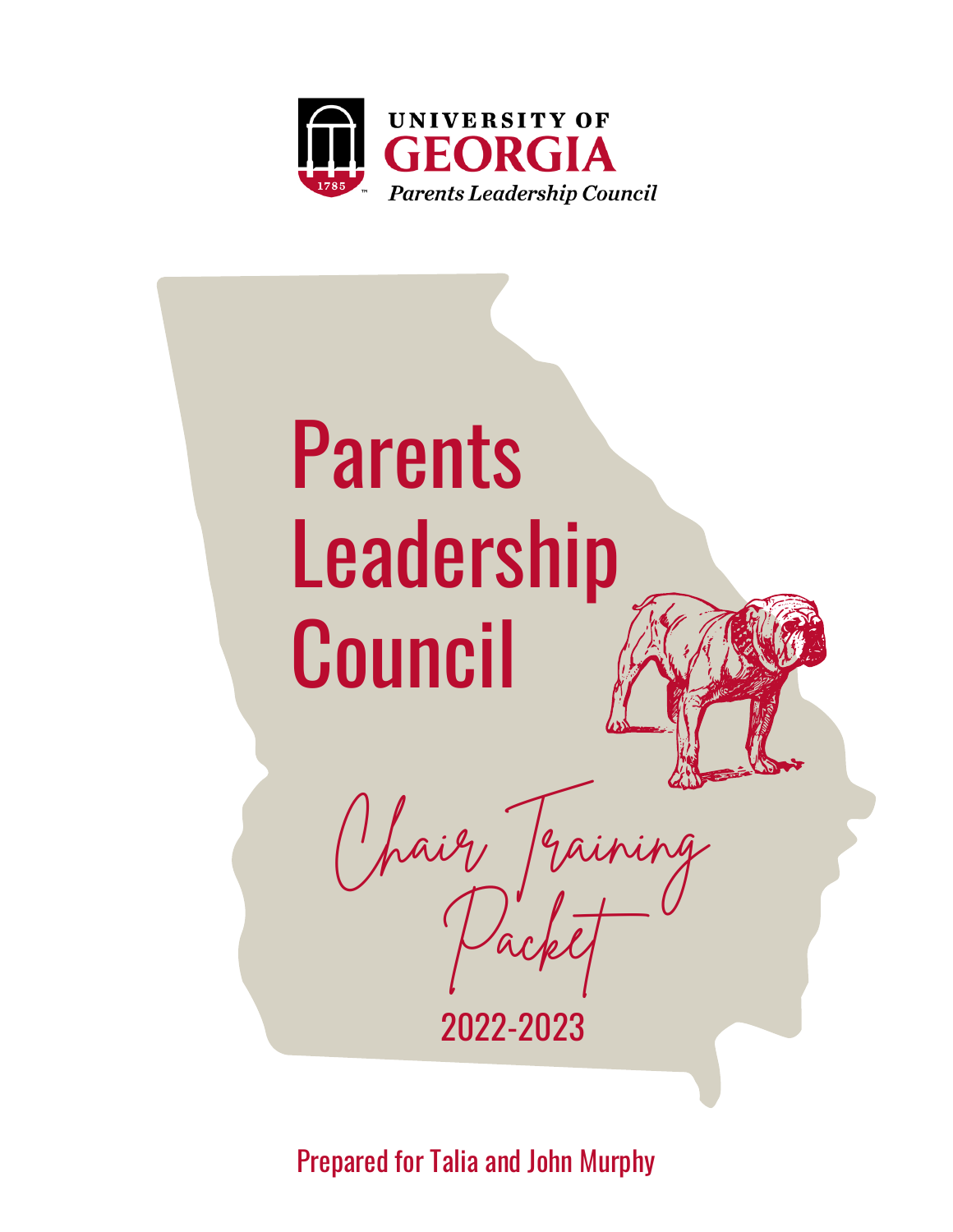### Note of Gratitude

We can't thank you enough for volunteering to serve as chairs of the Parents Leadership Council. Your vision and input will be invaluable as we partner together in creating a meaningful experience for all PLC members. Most of all, we look forward to making a huge impact on the lives of students at UGA through contributions made by generous parents like you. Your willingness to give of your time, energy, and passion to serve parents and students at the University of Georgia is the measure of a darn good Dawg in our book. Again, we are grateful for you and cannot wait to get to work.

> Go Dawgs! the UGA Parent Giving Team 1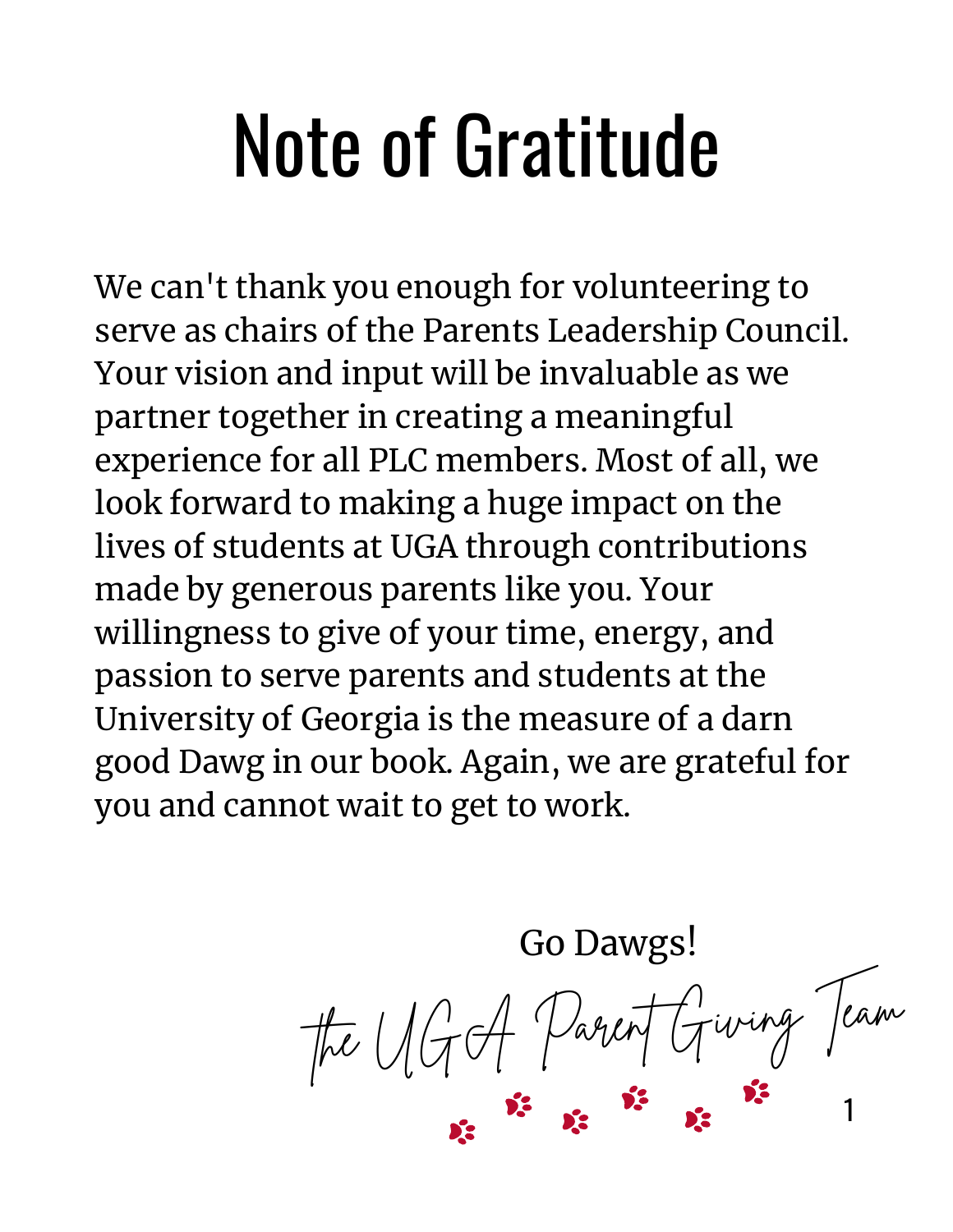# Table of Contents

| PLC Member Involvement          |
|---------------------------------|
|                                 |
|                                 |
|                                 |
|                                 |
|                                 |
| Parent Fundraising Priorities11 |
|                                 |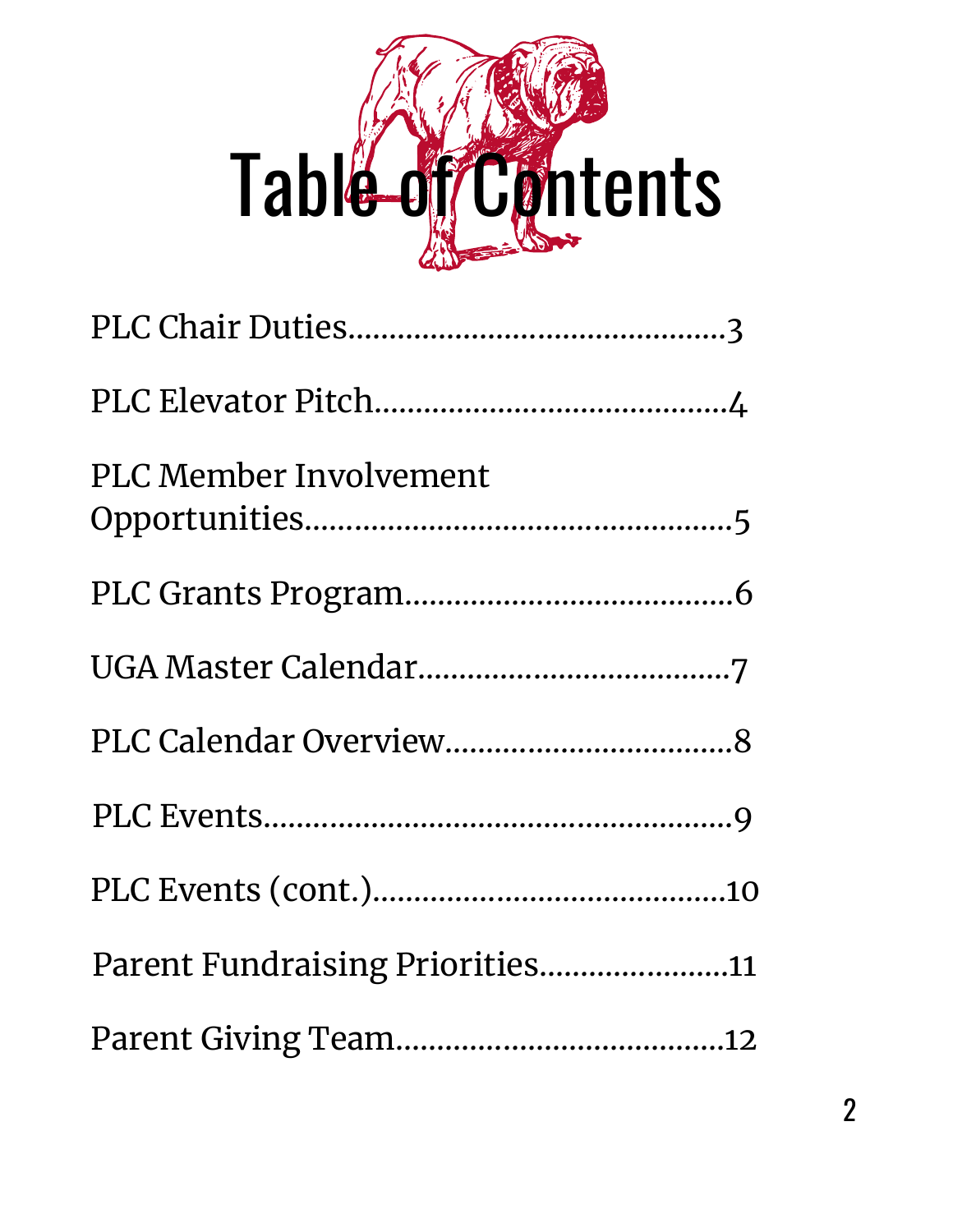# PLC Chair Duties

Attend and speak at all PLC Weekend Events

Serve on PLC Grants Committee

Provide input on parent stewardship and communications projects

Participate in recruiting new PLC families

Work with Parent Giving Team to improve overall PLC member experience



Most importantly... have fun!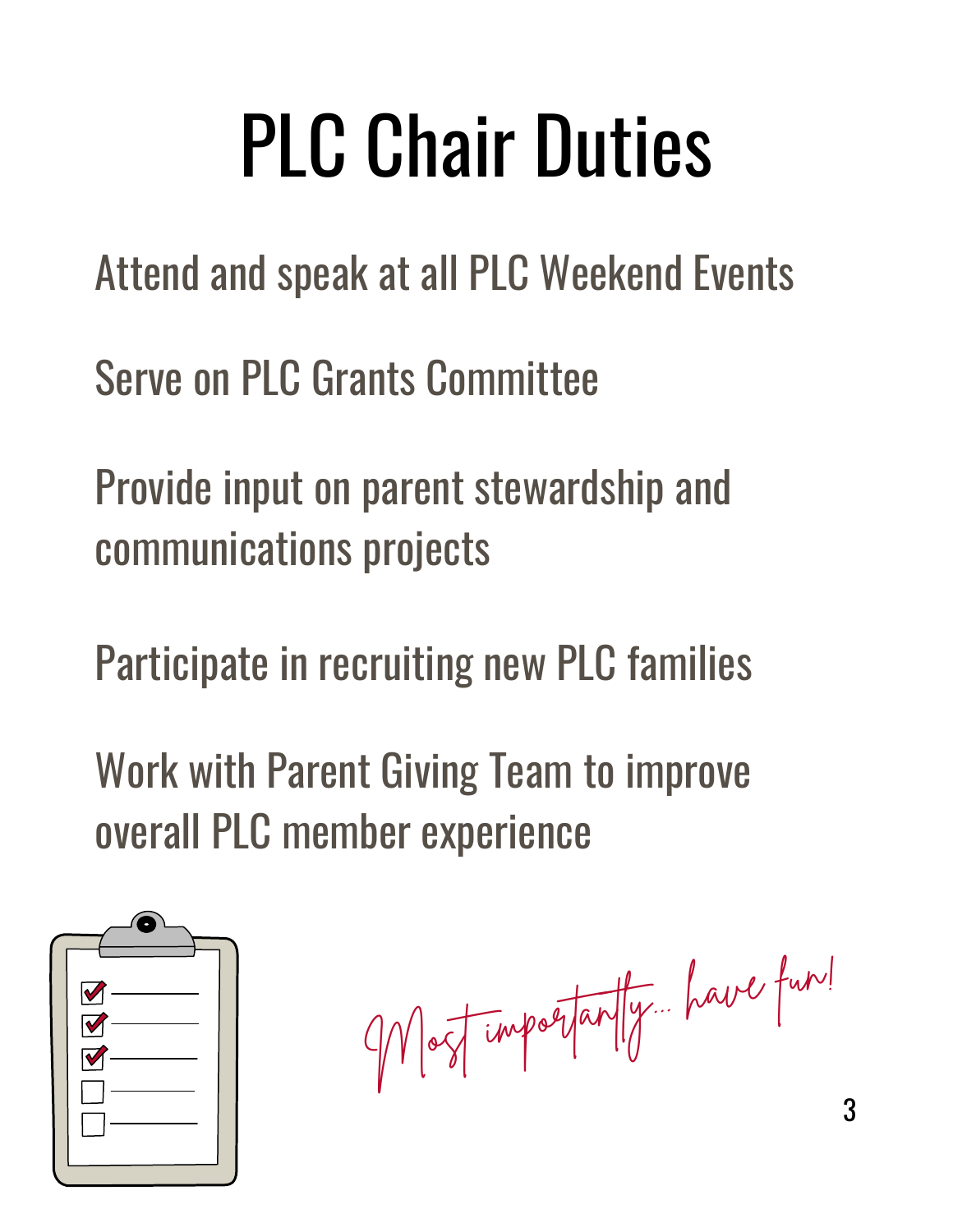# PLC Elevator Pitch

The Parents Leadership Council is a group of highly engaged parent donors who are eager to be involved on campus and make a direct impact on undergraduate student life.

You'll have the opportunity to meet with UGA administrators, tour campus facilities, and get to know fellow parents and their students.

You can enjoy regular opportunities to engage with your student on campus and support their undergraduate experience.

Your annual tax-deductible gift of \$5,000 or more impacts student areas of high need through the PLC Grants Program.

The Parents Leadership Council is a great starting point for parent involvement at UGA. It opens doors to campus opportunities and needs that may inspire future giving or engagement.

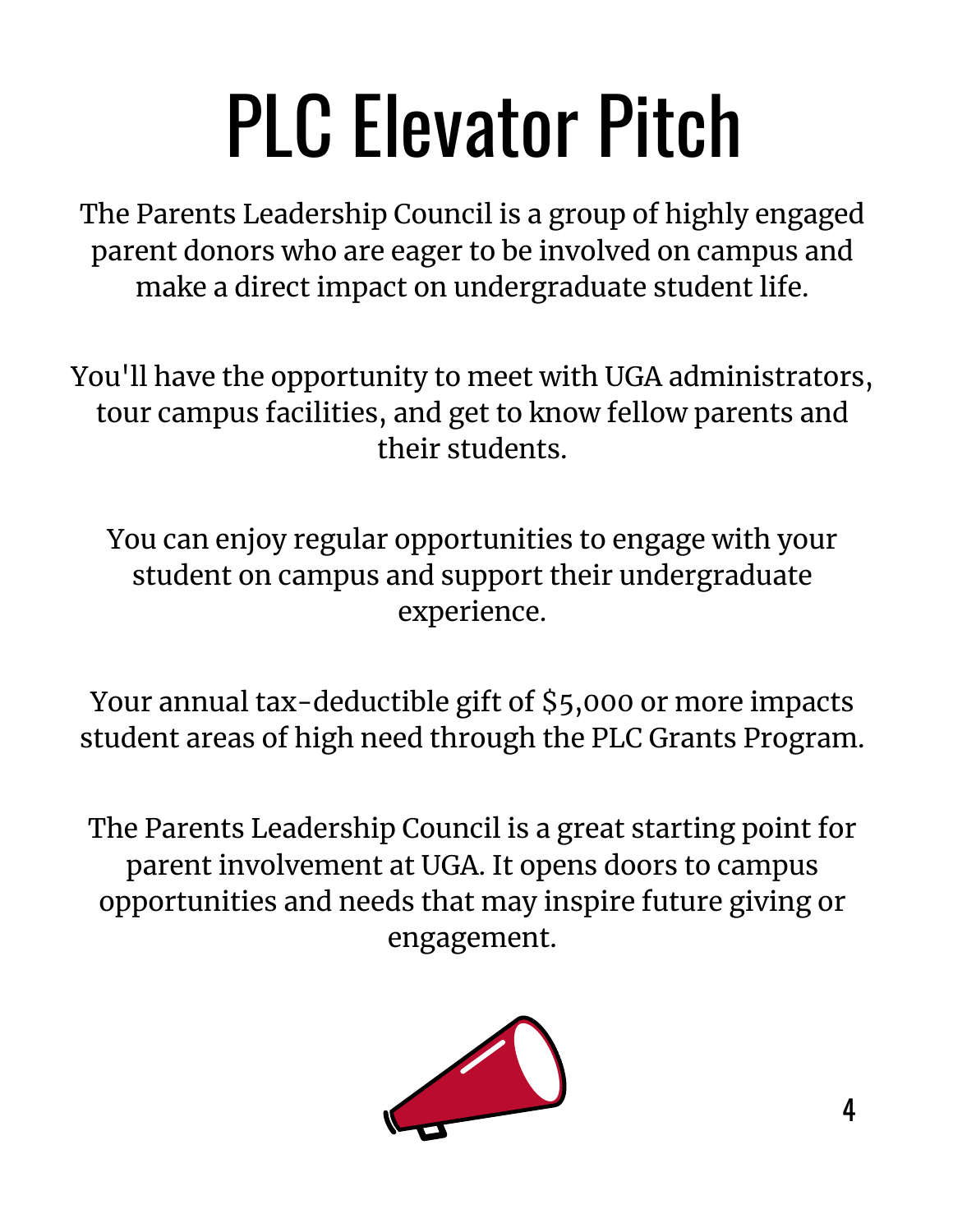# PLC Member Involvement **Opportunities**

#### PLC Grants Committee

Review grant applications from student programs and initiatives applying for PLC support.

### PLC Recruitment Ambassador

Commit to sharing more about PLC and parent engagement at UGA with at least three new families each year and/or hosting a summer New Student Welcome Event.

#### UGA Mentor Program

Dedicate 1-2 hours each month to mentoring and investing in a student through the UGA Career Center's Mentor Program.

#### Company Ambassador

Represent your company by hiring UGA students for jobs and internships and/or sharing your industry expertise with a UGA class.

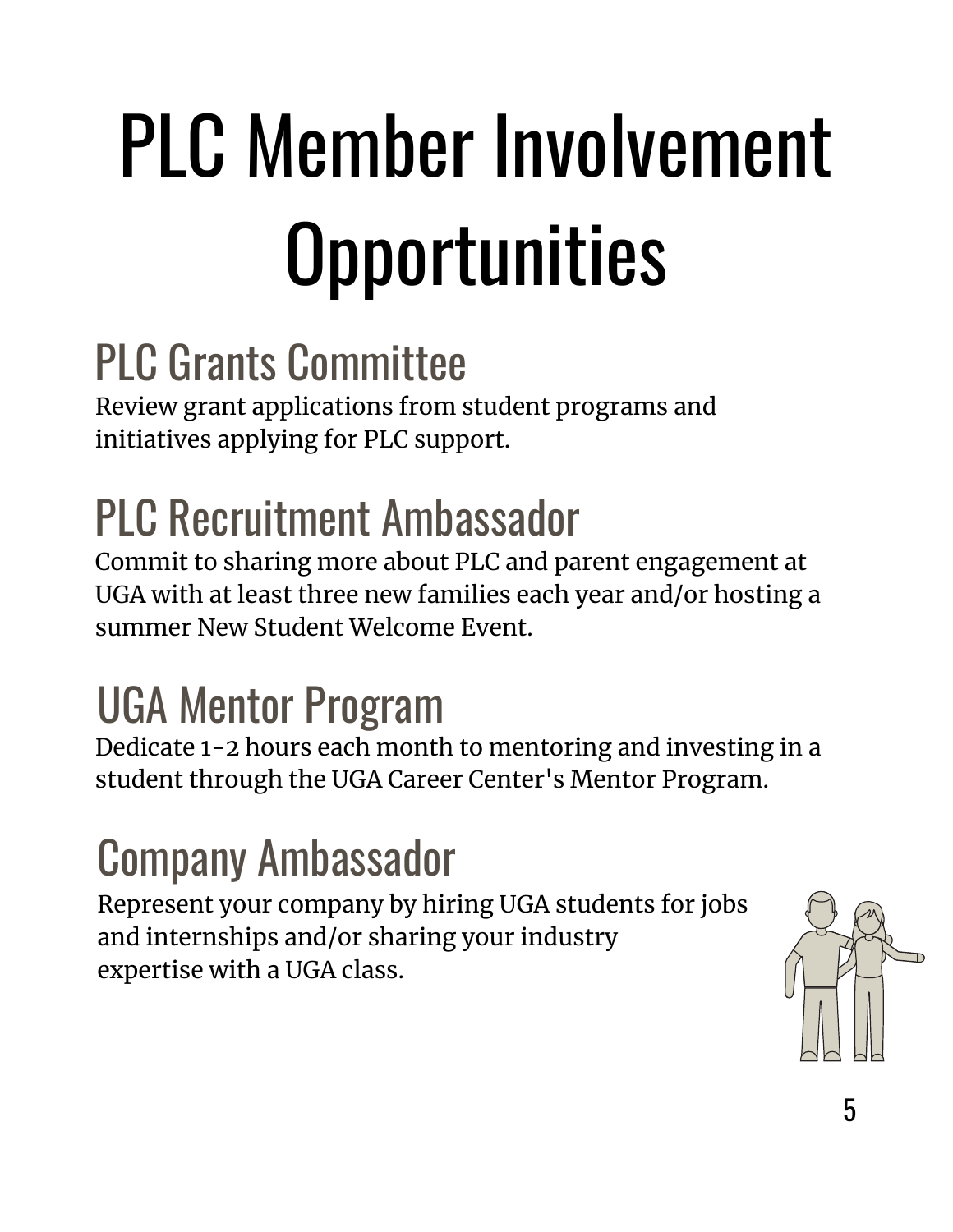

The Parents Leadership Council Grants Program provides grant funding to undergraduate student-serving organizations and programs at the University of Georgia.

Each PLC family contributes a minimum gift of \$5,000 annually. 100% of this funding is directed toward the PLC Grants Program.

Since 2012, the PLC has awarded over \$4.6 million to support undergraduate student organizations and is the number one supporter of the President's Venture Fund.

Every PLC member has the opportunity to serve on the **PLC Grants Committee**, which reviews grant applications from student programs and initiatives applying for PLC support.

Students typically submit grant applications in November. PLC members then have a little over a month to review and score applications. Final funding decisions are made by the Grants Committee at Spring PLC Weekend in February, and funding is usually allocated in late March or early April.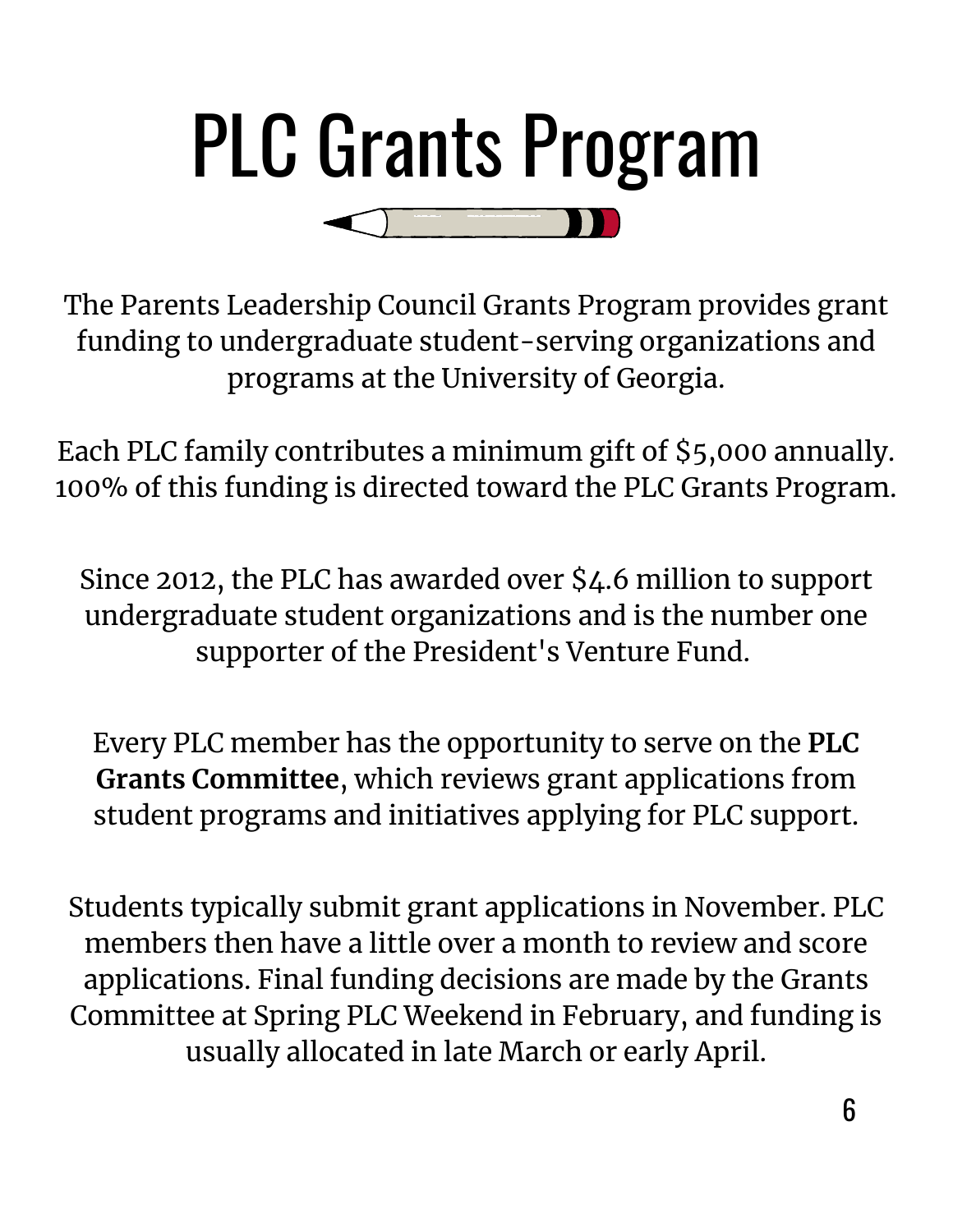### UGA Master Calendar 2022-2023

#### FALL

September 5 - Labor Day (No Classes) October 10 - Midterm October 28 - Fall Break (No Classes) November 23-25 - Thanksgiving Break December 8-14 - Final Exams December 16 - Commencement August 18 - Classes Begin

#### SPRING

January 9 - Classes Begin January 16 - MLK Day (No Classes) March 2 - Midterm March 6-10 - Spring Break (No Classes) May 3-9 - Final Exams

May 12 - Commencement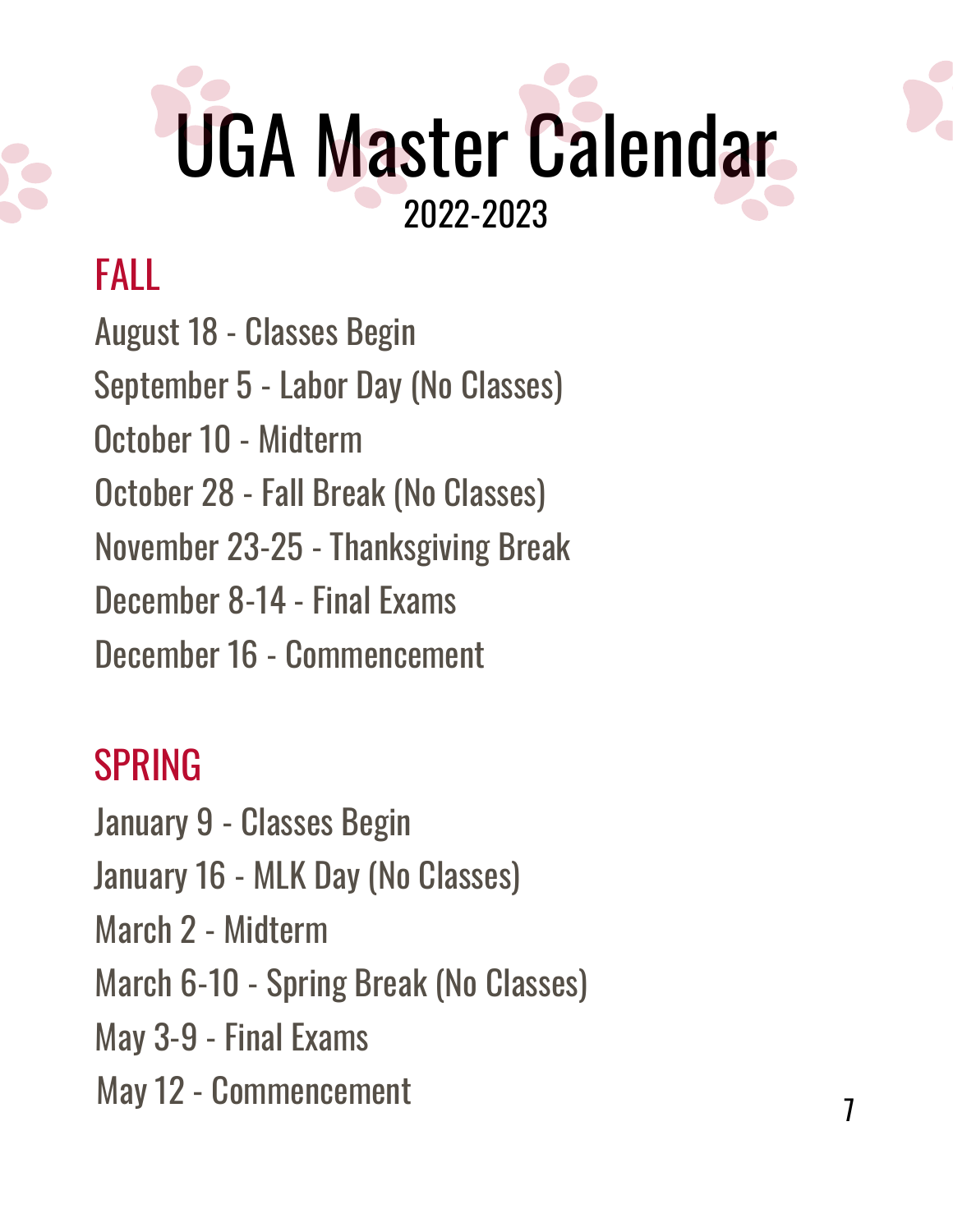# PLC Calendar Overview

| Jummer | New Student Welcome Events<br>are underway, and PLC<br>recruitment is in full swing.                        |
|--------|-------------------------------------------------------------------------------------------------------------|
|        | School is back in session after<br>summer break, and Fall PLC<br>Weekend takes place in late<br>September.  |
|        | <b>PLC Grants Committee</b><br>members are reviewing grant<br>applications.                                 |
| Spring | School is back in session after<br>winter break, and Spring PLC<br>Weekend takes place in late<br>February. |

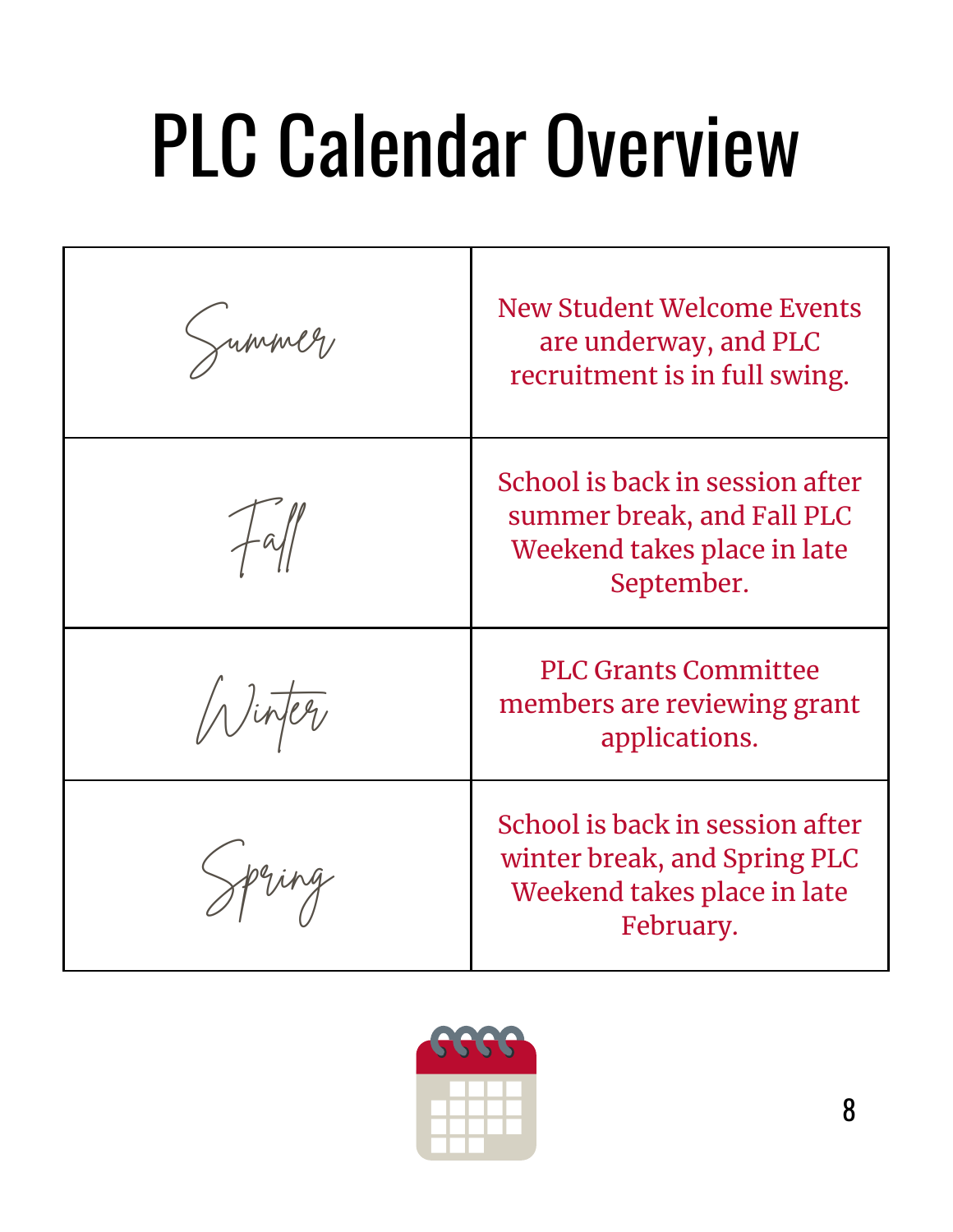### PLC Events

### 2022 New Student Welcome Events

- May 9 The Wesleyan School
- June 12 Long Island, NY
- June 14 Austin, TX
- June 22 Nashville, TN
- June 23 Boston, MA
- June 23 Charlotte, NC
- June 26 Randolph, NJ
- July 14 New Canaan, CT
- July 21 Dallas, TX
- July 24 Carrollton, GA
- July 26 Atlanta, GA (The Lovett School, Pace Academy, The Westminster School)
- July 27 Tallahassee, FL
- August 1 St. Simons Island, GA
- August 2 Washington, D.C.
- August 3 Atlanta, GA (Holy Innocents', Marist School, St. Pius X)
- August 9 Augusta, GA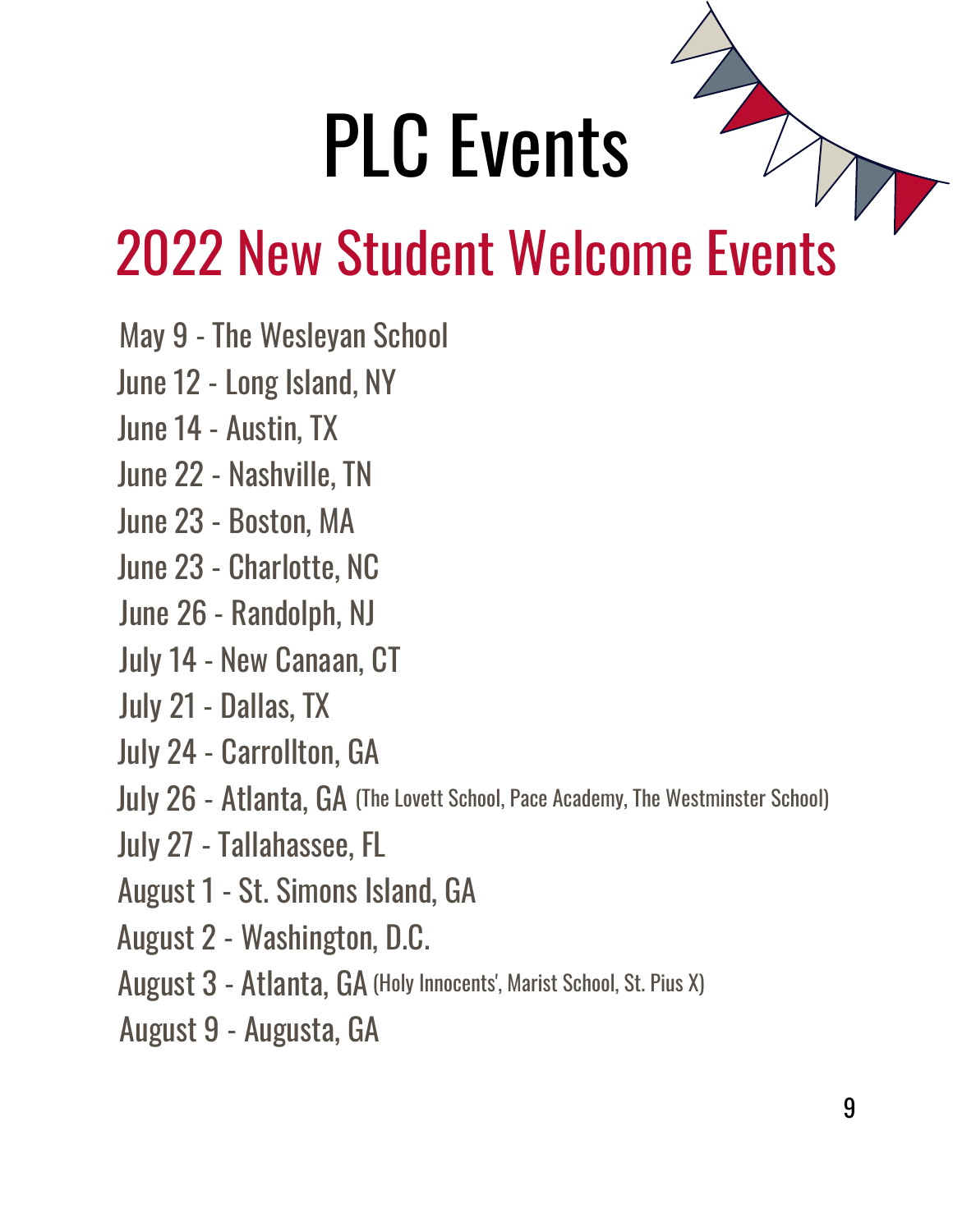

#### Fall PLC Weekend Friday, September 23 - Saturday, September 24, 2022 Consists of a Friday afternoon meeting, Friday evening reception, Saturday morning tailgate, and Saturday afternoon

football game.

Spotlights 1-2 schools, colleges, or resources on campus.

#### Spring PLC Weekend February 2023

Consists of a Friday afternoon Grants Committee meeting, Friday evening reception hosted by President Morehead, Saturday morning PLC meeting, and Saturday afternoon/evening sporting event (basketball, gymnastics, or baseball).

Spotlights 1-2 schools, colleges, or resources on campus.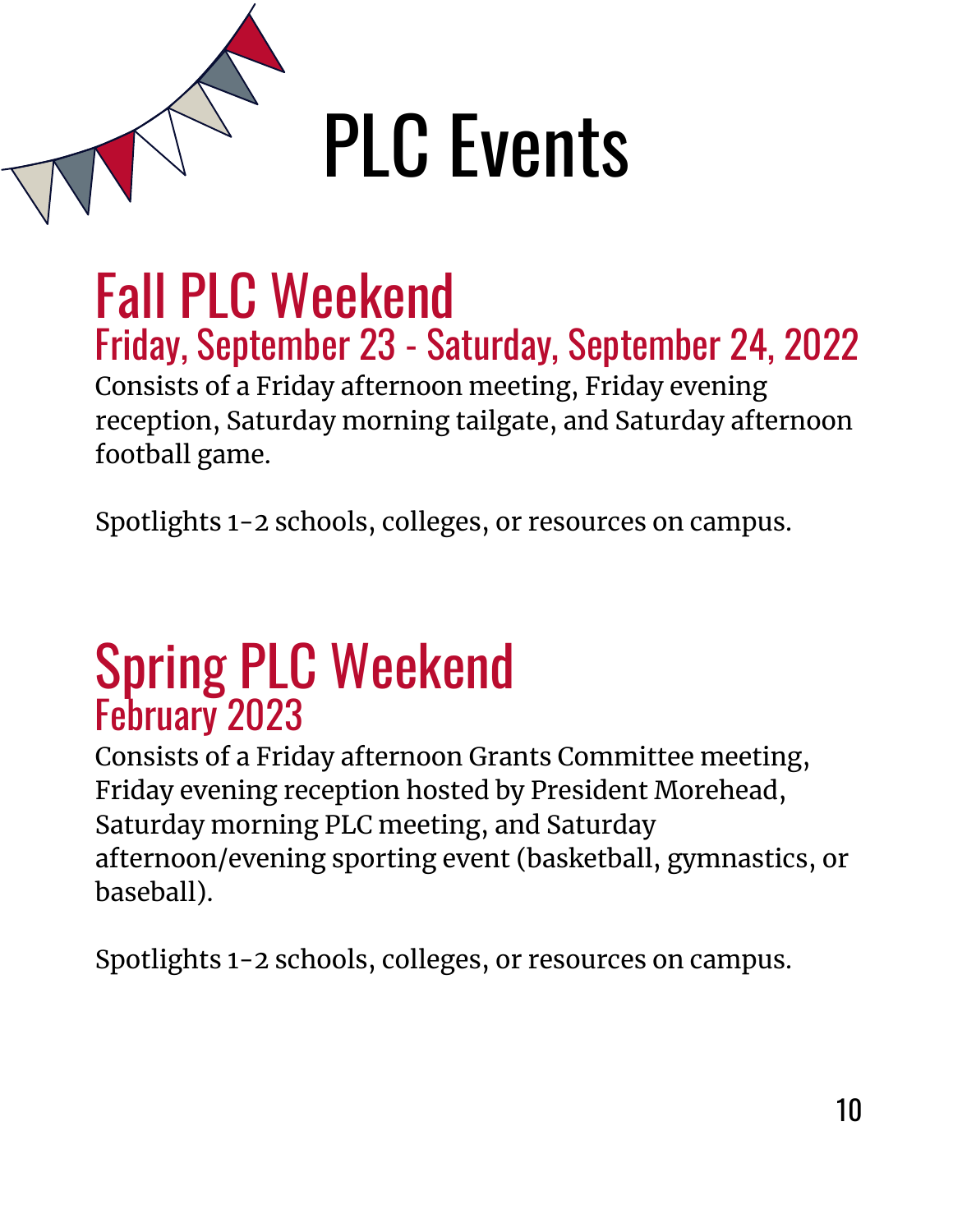### 2022-2023

## Parent Fundraising Priorities

#### Parents Leadership Council Fund Gifts of \$5,000 or more that benefit the PLC Grants Program.

### School or College Support

Gifts that are designated to your student's school or college to benefit their area of study.

#### Sunshine Fund

Gifts to support Student Care and Outreach in their efforts to provide mental wellbeing resources for students

#### Student Legacy Gift

Gifts made in honor of your student's UGA experience, designated to any area of campus that is meaningful to them.

Helping students thrive...

that's our commitment.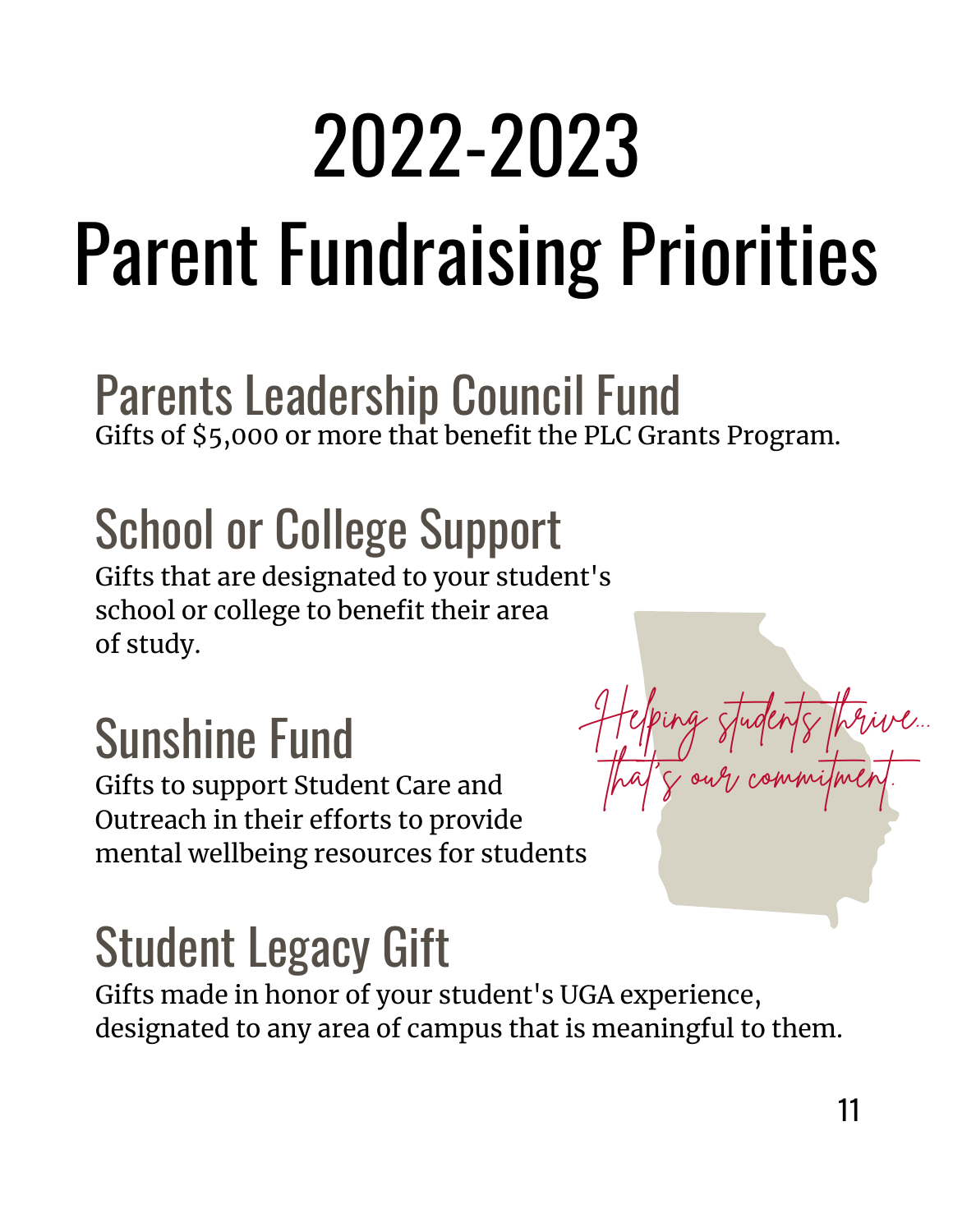### Parent Giving Team



**Andrea Parris** *Senior Director of Parent Giving* aparris@uga.edu



**Brittany Rider** *Major Gift Officer* brittany.rider@uga.edu



**Kate Lovin** *Parent Giving Coordinator* kate.lovin@uga.edu



**Tonya Moore** *Administrative Specialist* latonya.moore@uga.edu

For general inquiries, please direct parents to email us at: **parents@uga.edu**